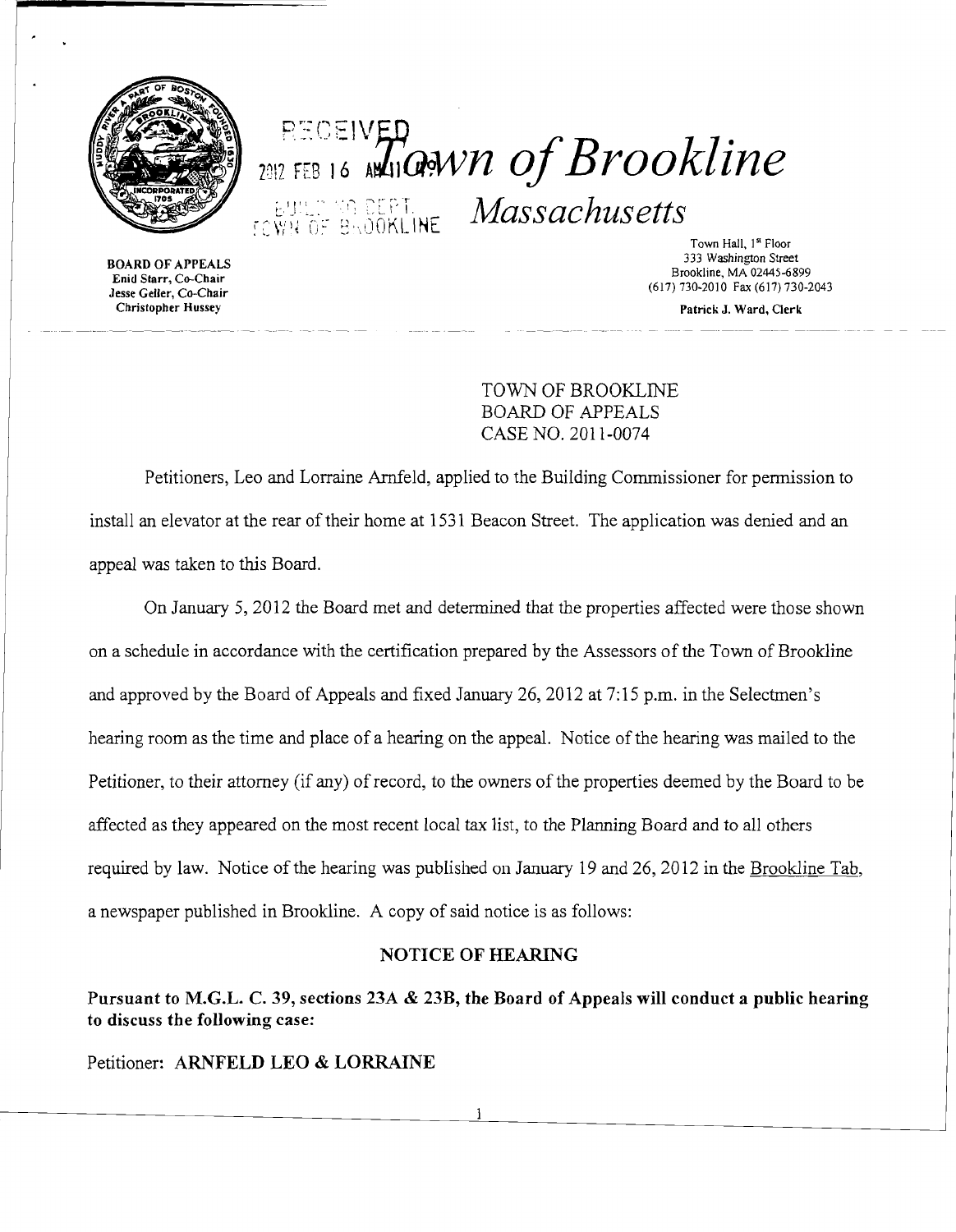Owner: **ARNFELD LEO & LORRAINE** Location of Premises: **1531 BEACON** Date of Hearing: **January 26, 2011** Time of Hearing: **7: 15 p.m.** Place of Hearing: **Selectmen's Hearing Room, 6th Floor** 

A public hearing will be held for a variance and/or special permit to:

**1. 5.09.2.a; Design Review, special permit required.** 

 $-2.$  5.43; Exceptions to Yard and Setback Regulations, special-permit required.  $-$ 

**3. 5.70; Rear Yard Requirements, variance required** of the Zoning By-Law to CONSTRUCT AN ELEVATOR ON THE REAR OF YOUR HOME REQUIRING BOA RELIEF at **1531 BEACON ST.** 

Said premise located in a **M-1.5 (apartment house)** residential district.

*Hearings, once opened, may be continued by the Chair to a date and time certain. Nofurther notice will be mailed to abutters or advertised in the TAB. Questions regarding whether a hearing has been continued, or the date and time ofany hearing may be directed to the Zoning Administrator at 617-734 2134 or check meeting calendar*  at:http://calendars.town.brookline.ma.us/MasterTownCalandar/?FormID=158.

The Town of Brookline does not discriminate on the basis of disability in admission to, access to, or *operations ofits programs, services or activities. Individuals who need auxiliary aids for effective*  communication in programs and services of the Town of Brookline are invited to make their needs *known to the ADA Coordinator, Stephen Bressler, Town ofBrookline,* **11** *Pierce Street, Brookline, M4 02445. Telephone:* **(617)** *730-2330; TDD* **(617)** *730-2327.* 

## **Enid Starr Jesse Geller Christopher Hussey**

At the time and place specified in the notice, this Board held a public hearing. Present at the hearing was Chairman, Enid Starr and Board Members, Mark Zuroff and Christopher Hussey. The case was presented by the attorney for the petitioner, Robert L. Allen Jr., 300 Washington Street, Brookline

MA02445.

Mr. Allen described the property located at 1531 Beacon Street as a two-family wood shingle home on the south side of Beacon Street. It is in a M-1.5 district and was built in 1890; and is located between Washington Square and Coolidge Comer. There have been nwnerous modifications to the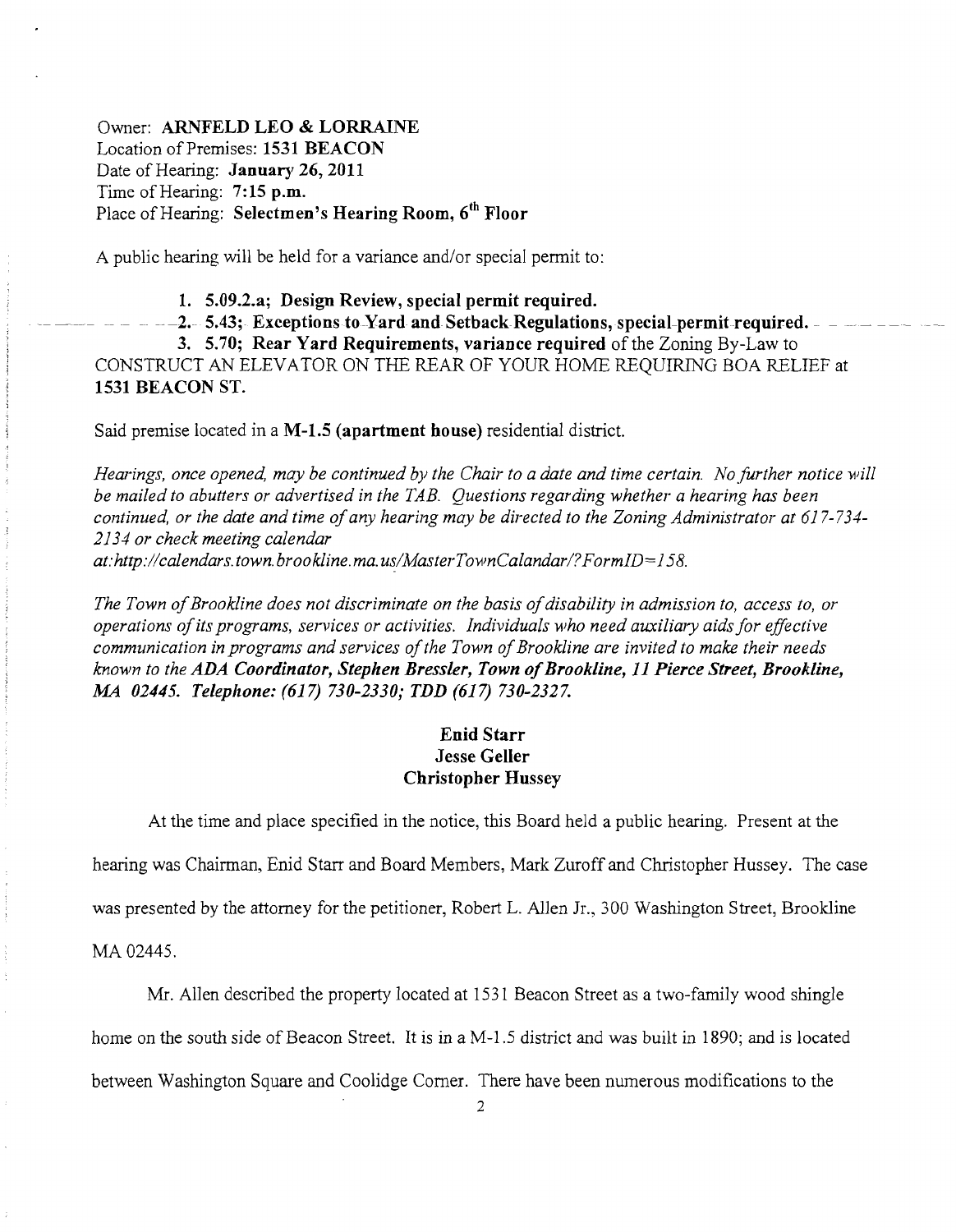property over the years, including: the addition of a three level extension and roof deck on the rear; and a small property to the rear was subdivided off in 1940 which is a single family residence and remains in the same ownership as the front lot, owned by Leo and Lorraine Amfeld. A driveway shared by the front lot with the adjacent apartment building at 1525 Beacon Street to the east provides vehicular access to the rear of the lots and to the front of 1529 Beacon Street. The parking areas are completely paved over and used for parking. Surrounding buildings are primarily large multi-family residential dwellings. This is one of the few Victorian era homes left on this stretch of Beacon Street. Leo and Lorraine Arnfeld, are long time active members of the Brookline community who take pride in the fact that they have maintained one of the few residential homes in this area of Beacon Street. Ms Amfeld is suffering from mobility issues, but they are determined to continue living in their property. They are proposing constructing a 6' by 8' elevator on the rear of 1531 to provide accessibility from the parking area to all three floors of their home at 1531 Beacon Street and convert a  $3<sup>rd</sup>$  floor deck to an enclosed sunroom of 150 s.f. The new floor area of the proposed addition will be approximately 350 s.f., and the total floor area ofthe structure will be less than 6,000 s.f., with an FAR of approximately .71, far below the allowed FAR of 1.5.

Mr. Allen explained that the Planning Board closely reviewed the design of the elevator by Tise Architects and were in unanimous approval. They are beautiful drawings, very few questions were asked by the Planning Board and it was noted that the elevator was located in the appropriate place to minimize any impact on the neighborhood or the structure.

The Board had no questions regarding the architectural drawings,

Mr. Allen discussed several zoning issues regarding the proposal. Regarding Bylaw 5.09.2a for design review, Mr. Allen stated that the only standards of Design Review applicable to this are the Preservation of Trees and Landscape and Relation of Buildings to the Form of the Streetscape and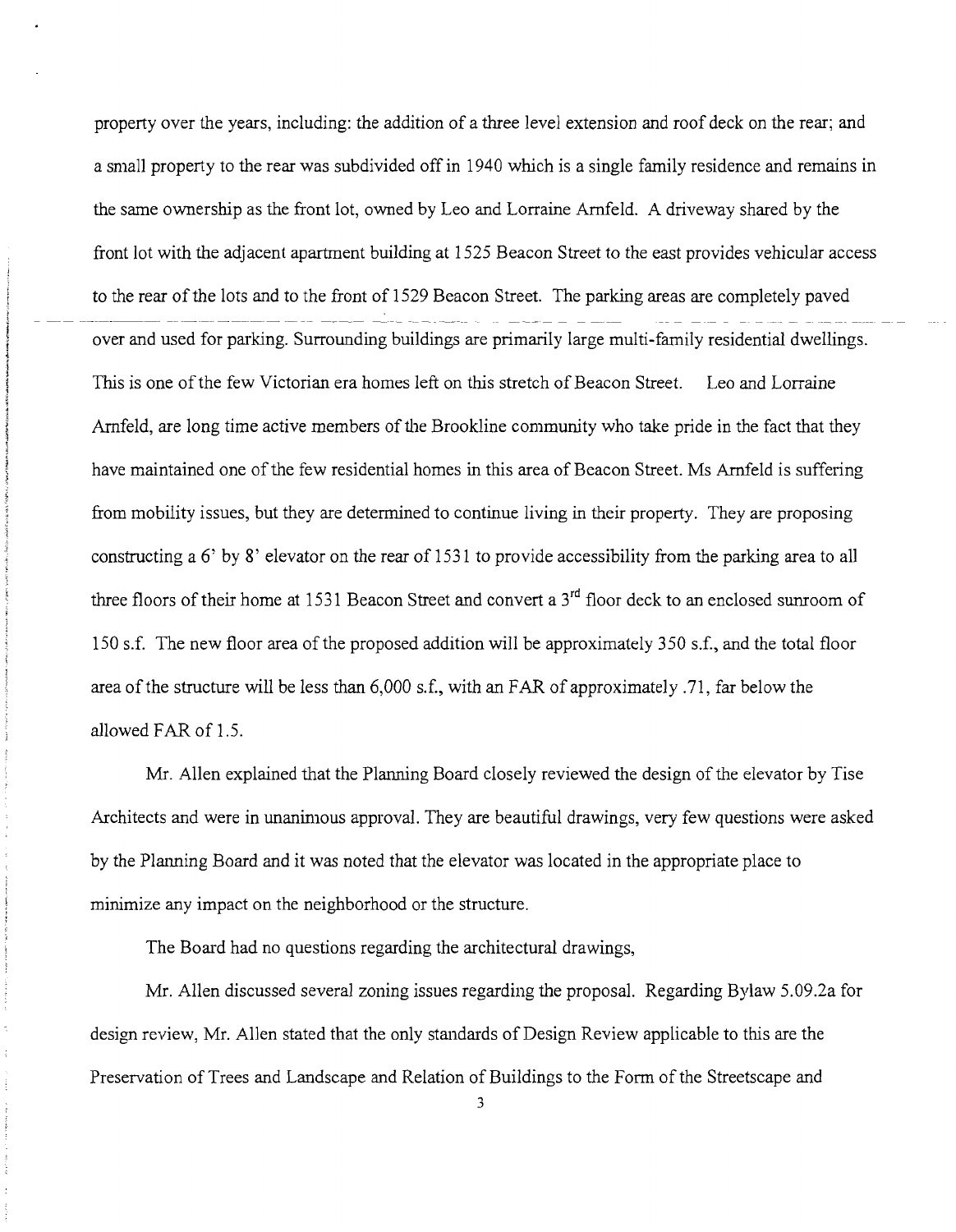Neighborhood. Regarding the former, Mr. Allen state that The proposal will not involve the removal of landscaping because the rear of the property is completely asphalted for parking. Regarding the latter, it was stated that the new enclosure is set back approximately 60' from the front property line on Beacon Street and will not exceed the ridge height of the primary structure. The part of the new structure facing the rear will be clad with cedar shingles to match the main part of the house The roof will match the existing asphalt roof shingles.

Mr. Allen further discussed Section 5.70 regarding Rear Yard Setbacks. 30 inch setbacks are required under the Bylaw and there currently is a 16.7 inch set back. The proposal would require relief as there would remain 10.7 inches after construction. Mr. Allen reminded the Board that under Section 5.43, the Board has the authority to waive yard and setback requirements if a counterbalancing amenity is provided. Mr. Allen stated that the applicants are proposing both the installation of similar high quality materials to the structure and roof as were proposed to the Planning Board as well as some additional landscaping as a counterbalancing amenity. Mr. Allen said that, in consideration of the counterbalancing amenities, the applicants meet the standard for special permit. The specific site is an appropriate location for such use, structure, or condition, as it is Built in the rear of the property to minimize visual impact. He explained that the use as developed will not adversely affect the neighborhood, stating that other properties to the rear of the lot, except for 1529 Beacon Street which is owned by the applicant, should not be impacted as they are at a significantly lower grade than the subject property. Letters of support from 1517, 1525-1527 and 1537 Beacon were submitted. Mr. Allen mentioned that there will be no nuisance or serious hazard to vehicles or pedestrians and adequate and appropriate facilities will be provided for the proper operation of the proposed use. The development as proposed will not have a significant adverse effect on the supply of housing available for low and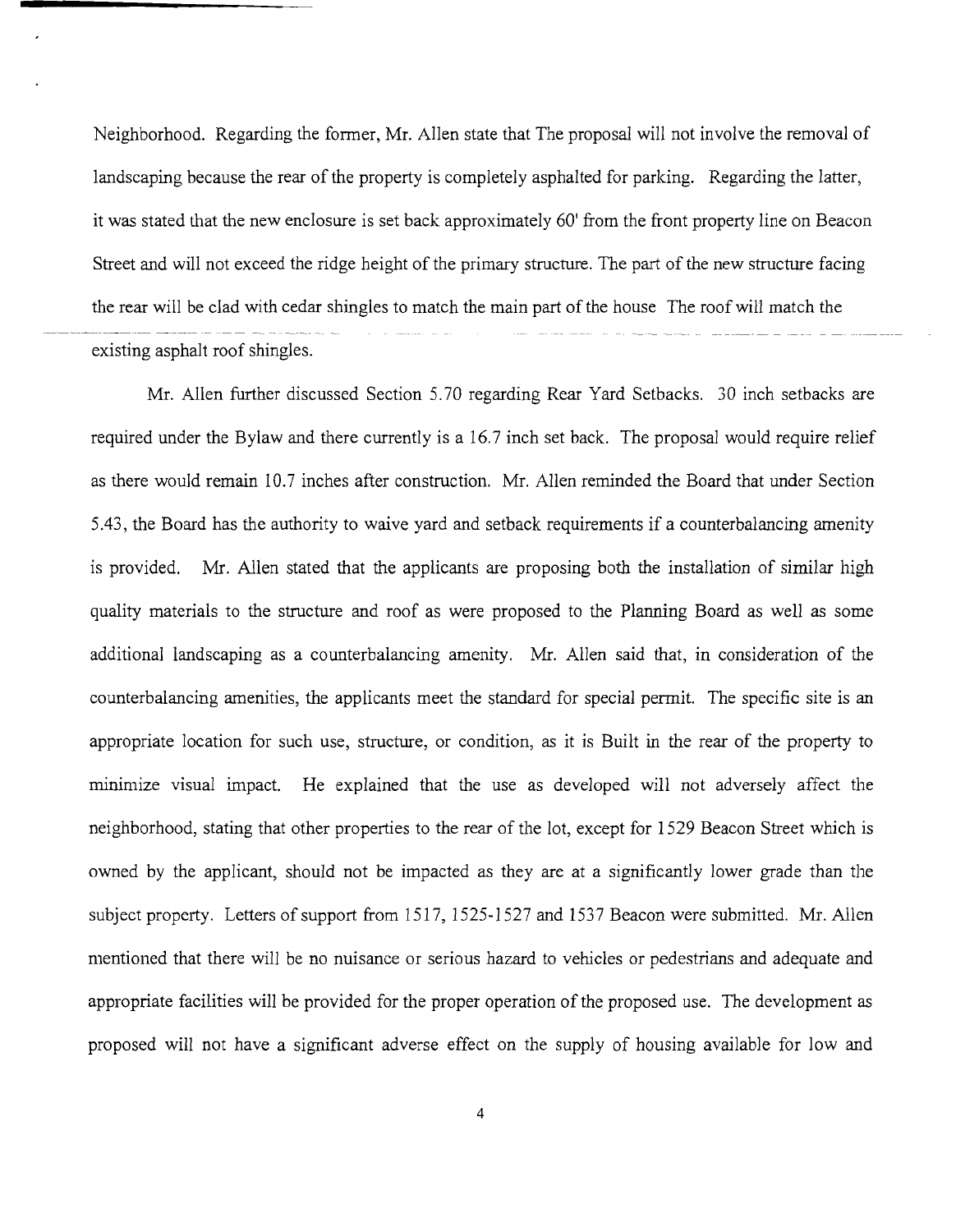moderate income people. On the contrary, Mr. Allen stated that, in fact, this proposal allows long time

Brookline residents to continue to live in the house that they love.

The Chainnan asked whether anyone in attendance wished to speak in favor of or against the

proposal. No one rose to speak.

Polly Selkoe, Planner, delivered the findings of the Planning Board.

**Section 5.09.2.j** – Design Review: Any exterior addition for which a special permit is requested pursuant to Section 5.22 (Exceptions to Maximum Floor Area Ratio Regulations) requires a special pennit subject to the design review standards listed under Section 5.09.4(a-I). All the conditions have been met, and the most relevant sections of the design review standards are described below:

- a) Preservation of Trees and Landscape: The proposed addition is not anticipated to disturb the existing landscape or any trees as it is located under the cantilevered second story.
- b) Relation of Buildings to Environment: The proposed addition is not anticipated to cause shadowing on neighboring buildings.

## **Section 5.70** - Rear Yard Requirements

| <b>Rear Yard Setback</b> | Required | ∠urrent      | Proposed          | Special Permit* |
|--------------------------|----------|--------------|-------------------|-----------------|
|                          | 30'      | $ -$<br>' O. | $\sim$ 722<br>IU. |                 |

Ms. Selkoe reported that the Planning Board was supportive of this proposal. Therefore, the Planning

Board recommends approval of the plans by Tise Design Associates, dated 1/9/12, subject to the

following conditions:

- 1. Prior to the issuance of a building permit, a final site plan and elevations indicating all salient dimensions and materials shall be submitted subject to the review and approval of the Assistant Director of Regulatory Planning.
- 2. Prior to the issuance of a building permit, final plans for landscaping or the use of quality materials shall be submitted subject to the review and approval of the Assistant Director of Regulatory Planning to serve as a counterbalancing amenity.
- 3. Prior to the issuance of a building permit, the applicant shall submit to the Building Commissioner for review and approval for conformance to the Board of Appeals decision: 1) a final site plan stamped and signed by a registered engineer or land surveyor; 2) final building elevations stamped and signed by a registered architect; and 3) evidence that the Board of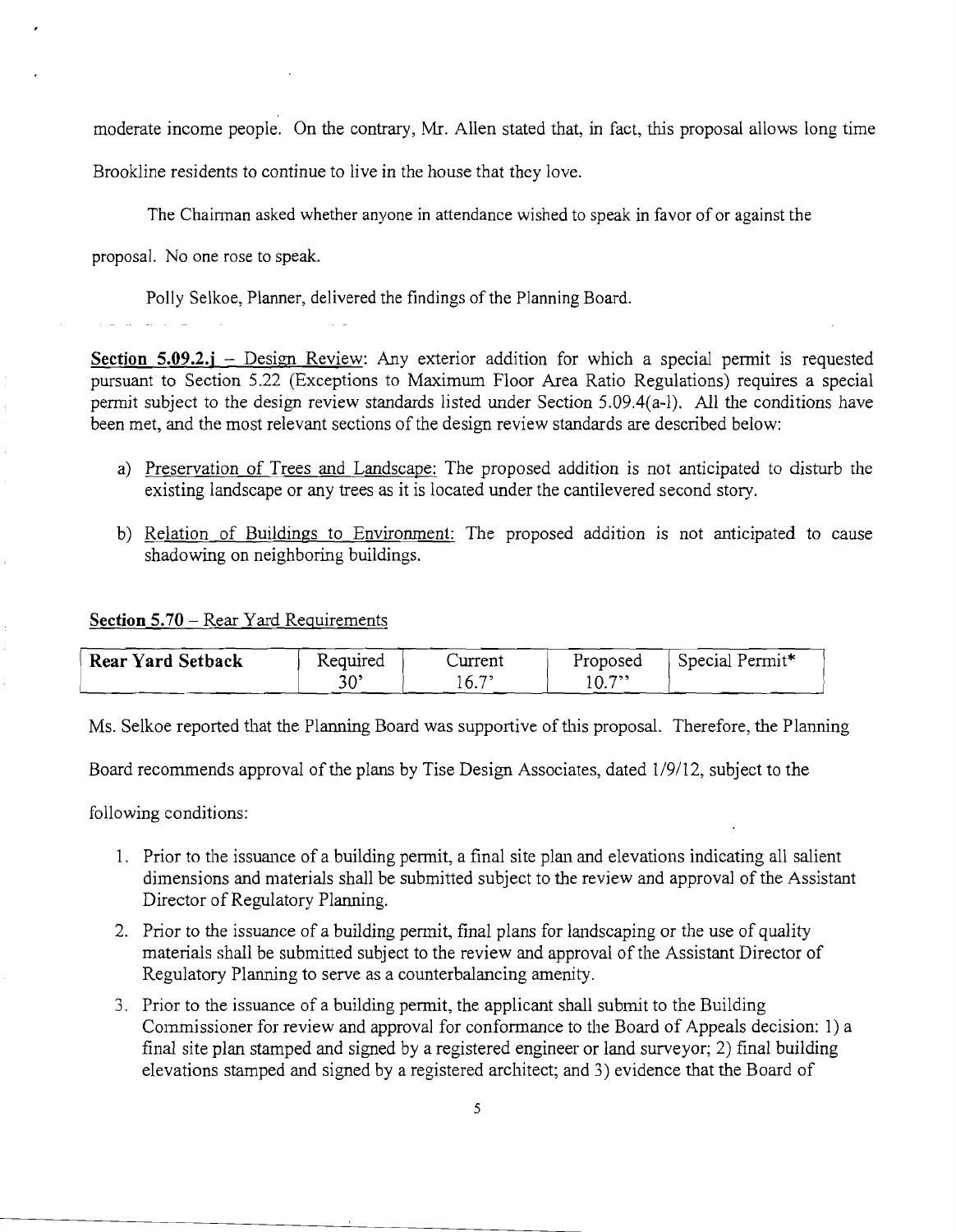Appeals decision has been recorded at the Registry of Deeds.

The Chairman then called upon Michael Shepard, Building Commissioner, to deliver the comments of the Building Department. Mr. Shepard stated that he fully supports the efforts of the applicant and reported that the Building Department was supportive of the requested relief.

The Board, having heard all the testimony, deliberated on the merits of the application. Board member Geller applauded the applicant's proposal and said that preservation of an older building is a counterbalancing amenity in its own right.

The Board then determined, by unanimous vote that the requirements of **Section 5.09.2.j and** 

**Section 5.70** were met. The Board made the following specific findings pursuant to said **Section 9.05:** 

- a. The specific site is an appropriate location for such a use, structure, or condition.
- b. The use as developed will not adversely affect the neighborhood.
- c. There will be no nuisance or serious hazard to vehicles or pedestrians.
- d. Adequate and appropriate facilities will be provided for the proper operation of the proposed use.

Accordingly, the Board voted unanimously to grant the requested relief subject to the following conditions:

- 1. Prior to the issuance of a building permit, a final site plan and elevations indicating all salient dimensions and materials shall be submitted subject to the review and approval of the Assistant Director of Regulatory Planning.
- 2. Prior to the issuance of a building permit, final plans for landscaping plan or the use of quality materials shall be submitted subject to the review and approval of the Assistant Director of Regulatory Planning to serve as a counterbalancing amenity.
- 3. Prior to the issuance of a building permit, the applicant shall submit to the Building Commissioner for review and approval for conformance to the Board of Appeals decision: 1) a final site plan stamped and signed by a registered engineer or land surveyor; 2) final building elevations stamped and signed by a registered architect; and 3) evidence that the Board of Appeals decision has been recorded at the Registry of Deeds.